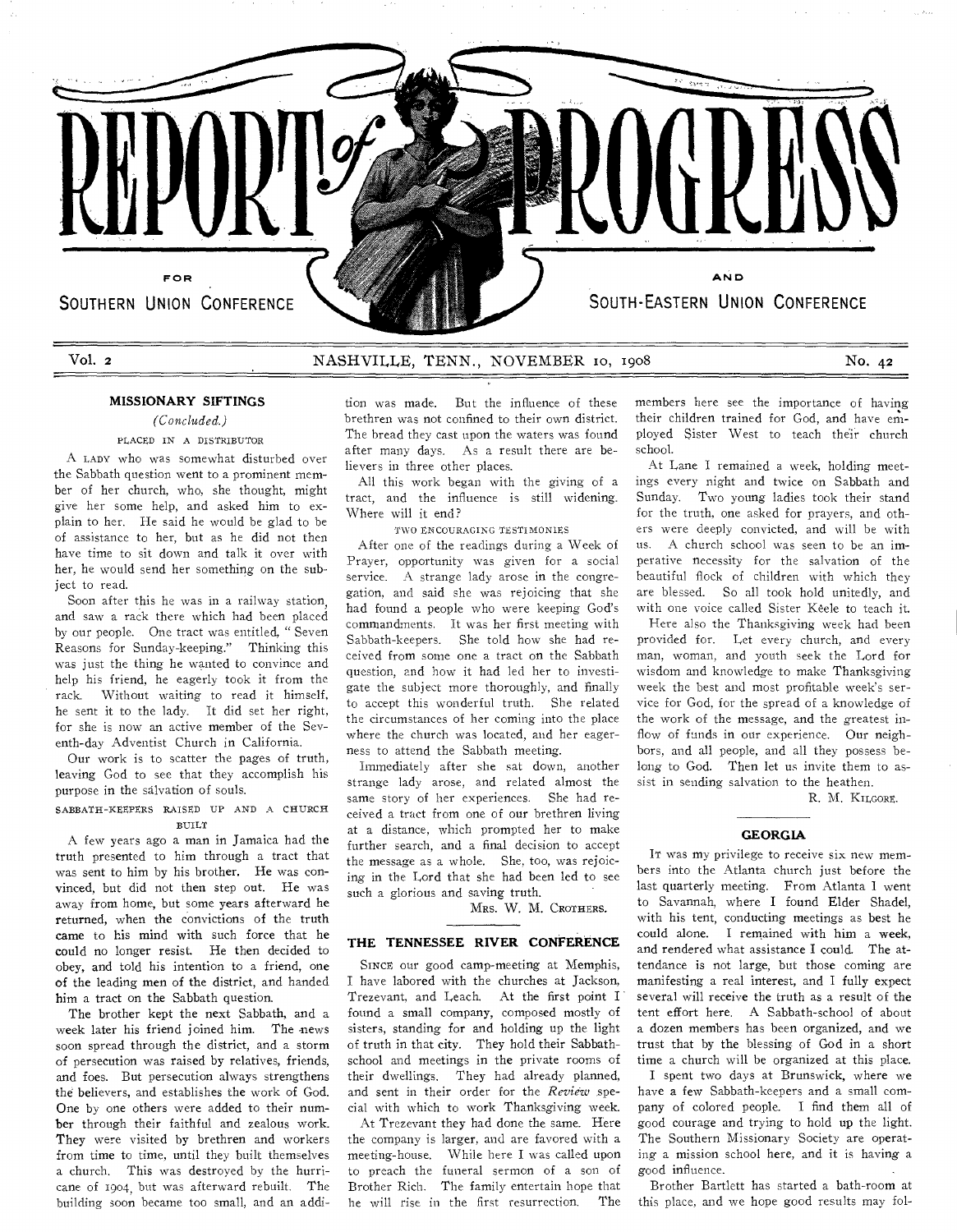low. It is quite well equipped, and they are having a small patronage.

From Brunswick I went to visit the Dixie church, and at this place I had a very enjoyable and\_profitahle visit. 1-found the brethren of good courage, and. ready to enter into the spirit of the work. I remained with-them-ten days, having two services each day, giving instruction-on-the points of our faith, and admonishing them to walk honestly before God. As our meeting was closing, we had the pleasure of taking one more young lady into church fellowship, and five others stood upon their feet, expressing before all their intention to keep all the commandments of God. Another young lady gave her heart to God for the first time, and still others reconsecrated themselves to God more fully.

At this place they have not had a full set of officers for some years, and it seemed the part of wisdom, after giving some studies on these matters, to " set in order the things that are wanting," and ordain an elder and deacon, and I believe the Lord approved of his step and led in the selection of men. I am greatly encouraged by the progress this church has made in spiritual growth, and I feel confident that if all will continue to walk with God, a goodly number will yet unite with them.

Miss Lynn Rainwater is teaching a church school here, and the children are doing well and the parents are pleased.

Let us all continue to pray for the success of the work at every place and work while we pray, and God will give the increase.

G. W. WELLS.

#### **SOUTH CAROLINA**

#### **Abbeville**

IT was my privilege to meet the colored company of Sabbath-keepers at this place Sabbath, Oct. 17, and speak to them. I am glad to report a consecrated little company of about thirteen, walking in all the light they have. I have reasons to believe that this company will soon be ready for organization. I am also glad to ascertain that among them is some talent that can be used to advantage in the cause of God when properly instructed. May God prosper this company and hasten their preparation for usefulness in his work. At this place I met S. W. McLaughlin, who has fallen into line with God's organized work, and seems to be doing all he can in the right direction. For this I am also made thankful. **Anderson** 

On my way back from Abbeville, I stopped a few hours at Anderson, the home of H. B. Gallion, our state traveling missionary. While here I met one who is a new convert to the truth as a result of the Greenville tent effort. This young man is not satisfied to rejoice in the present truth and leave others in darkness. He is preparing to enter the canvassing work with "Daniel and the Revelation." 0 that many were fired with the same zeal!

I also met one of our aged canvassers who reported a good beginning in delivering his books. I also met a new Sabbath-keeper at Anderson, who has lately begun to obey the truth through the efforts of Brother and Sister Gallion. This sister desires to unite with committee, and Sister R. G. Stringer secretary<br>the church at Greenville, as this church is the and treasurer. the church at Greenville, as this church is the nearest to her: Anderson is well prepared for Resolutions pertaining to the work at home

#### **THE FLORIDA CAMP-MEETING**

THE annual camp-meeting of this conference was held October r - 12 at Palatka. The camp, located on the banks of the beautiful St. Johns River, and pitched amid the handsome magnolia and live-oak trees, presented a very pleasing picture.

The evening services: were devoted to the presentation of our doctrinal truths for the benefit of the citizens of Palatka. A very appreciative audience was present each night, and we believe some seed fell on good ground, and will spring forth and yield fruit to the glory of God.

Our own people present enjoyed a most profitable season. The attendance was good, and the meetings meant much to every one in attendance. The gracious presence of the Spirit of God was manifest in each meeting. Especially was this so during the two Sabbath services. Laborers and people present sought a deeper consecration than ever before, while the unconverted yielded to the Spirit's voice and experienced great blessings. Thirteen were baptized during the meeting.

It was very encouraging to see the unity prevailing as the items of business were brought before the conference. Three newly organized churches were admitted into the sisterhood of churches. The financial condition of the conference is good, and every minister has been encouraged by seeing fruit of his labor the past year.

During the year the Orlando Sanitarium proposition was launched. The financial obligations of the institution have been unselfishly borne by private parties, but with the agreement that as soon as the Florida Conference can assume the responsibilities of the institution, the stockholders are to relinquish their claim and receive no remuneration except the actual cash invested. All profits accrue to the conference. One share of stock was voted to the conference by the stockholders for services rendered by the conference, and during the camp-meeting \$500 in cash and pledges was raised with which to purchase five shares more.

The Orlando Sanitarium is beautifully located in a pine grove between two lovely lakes. The climate of Florida, with other natural health-imparting facilities, place the sanitarium on most advantageous ground, and we welcome it into our sisterhood of sanitariums, knowing it will prove a blessing not alone to Florida, but to many other conferences, inasmuch as many health-seekers annually resort to Florida from the northern and the middle-western states. We bespeak for it hearty support, and the loyal co-operation of all interested in the medical missionary work.

Elder R. W. Parmele was unanimously reelected president of the conference, with C. B. Stephenson, G. W. Dick, C. V. Achenbach, and H. A. Shreve associated on the executive

a public effort. May God hasten the day and abroad were freely discussed and adopted. when they-carr-have-a series of meetings. With-enthusiasm the eft--OrTT6r a Thanksgiv- ing Ingathering was adopted, as well as the ten-cent-a-week plan. Florida expects not to lack her opportunity to help extend the cause in regions beyond, although she has a large mission field of her own still unworked. The sum of \$353.50 in cash and pledges was given for foreign missions, in addition to the offerings during the two Sabbath-schools, amounting to \$35.58.

> Besides the offerings above mentioned, \$315 was given toward the Atlanta Sanitarium, and \$141 for local work, making the total given during the meeting \$1,345.08.

> Elder W. A. Westworth, president of the Southeastern Union Conference, with L. A. Hansen, V. 0. Cole, and the writer, were present and with the local laborers took active part in the services. Elder and Mrs. E. W. Webster and Sister Emelia Webster, returned missionaries from foreign fields, were also present. These persons will connect with the Florida Conference as regular laborers.

> The praise service which closed the Palatka meeting certified to the genuineness of the blessing enjoyed and the victories gained. The brethren and sisters returned to their homes greatly strengthened, and with a determination to do active work among their friends and neighbors, and win if possible at least one soul for the kingdom of God.

> > R. T. DowsErr.

#### **AT WORK AGAIN**

AFTER two years of illness, of treatment, rest, and physical labor at the Graysville Sanitarium, it is a great pleasure to be engaged in more active field work once more.

We had many comforts, blessings, and kind attentions at the sanitarium. We found there a home indeed, and were greatly benefited. We praise the Lord for such asylums for the suffering and afflicted, for the tired laborers, and for those of the world who need help.

We attended the Florida Conference and camp-meeting at Palatka, and were invited by this conference to labor in Tampa. We accepted the call, and are now comfortably located at 2104 Mitchell Street, and are beginning to get hold of the situation and the work here, and hope, with the Lord's blessing, to be able to accomplish something this winter.

The Tampa church is faking hold nobly to assist us, being deeply interested in the work of the message in this large city. There is much unworked territory here, though a great amount of work has been done for years past, and a good-sized church organized. We will have the advantage of a neat church building of our own to which to invite those who may become interested, to hear the truth preached. Already some are asking for Sunday-night preaching services, we are told. What may be accomplished here this winter will be reported from time to time.

While our hearts greatly rejoice to be able to enter into active work once more, we will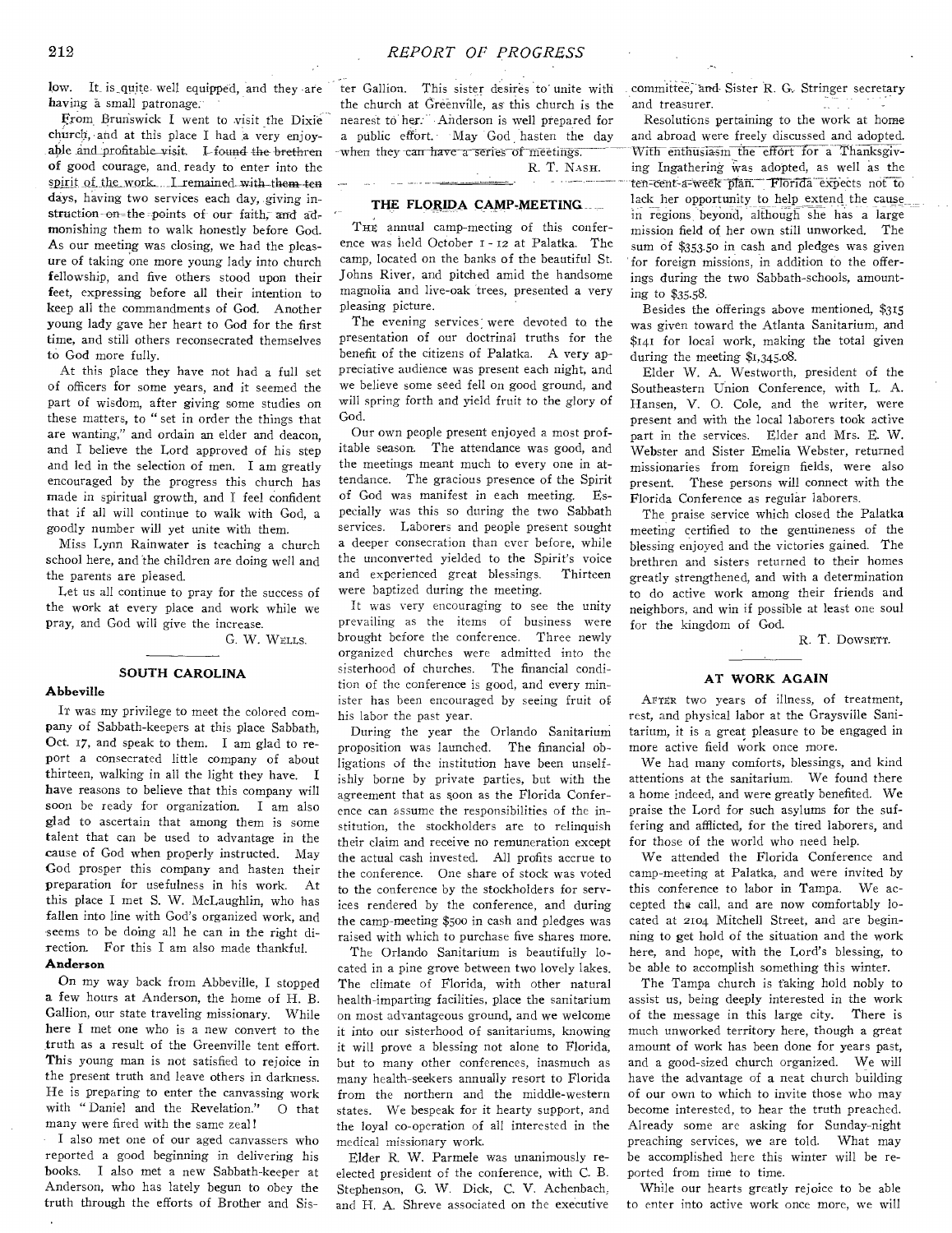ask our brethren and sisters to pray that the Lord may give us health and strength, blessings of faith and love and courage to continue in it until the fruit is gathered.

E. W. WEBSTER. R. E. WEBSTER.

*2104 Mitchell St., Tampa, Fla.* 

## NORTH CAROLINA

#### News and Notes

THE opening of the school at Baker's Mountain has been announced for Nov. 2, with Brother H. Smallwood in charge.

Our canvassing agent is kept quite busy in the field looking after the interests of the book work. He is now at Concord, assisting two of our new canvassers, Brethren N. Q. Smith and M. L. Branch, the latter having recently taken his stand for the truth at Lexington.

Sister Mattie Reynolds is still engaged in the paper work at Greensboro, although interrupted by a call to care for the **sick,** which she felt to be in the line of duty. **She says," It**  is my **desire to be found** all the time **engaged**  in real missionary **work."** 

Elder J. 0. **Johnston** called at the Office the 30th ult. on **his** way to Baker's Mountain, to purchase **books for** his school at Eufola, which **was to begin the** following Monday. He reported a growing inerest at the latter place, and prospects **for a** very good attendance at the school.

Elder T. H. Jeys spent a day at the Office last week, going from here to Hildebran, thence to Baker's Mountain. The rain prevented the holding of the meeting appointed, but a very pleasant evening was spent by the Office workers and **family** listening to the account he gave of the work at Lexington, where there are about twenty new Sabbath-keepers.

Sister Nannie Paul writes thus of the last quarterly meeting occasion at Archdale: " We have just celebrated the ordinances of the Lord's house, Elder George Brown officiating. I do not know when I have witnessed at a meeting more of the sweet, quiet Spirit of God. All seemed to realize the import of this service as brought out at our camp-meeting. About thirty of the brethren were present to participate." 5. V. B.

#### FLORIDA ITEMS

SOME little time has elapsed since Florida has spoken in the column of items, but during all this time the work has been advancing.

Several of our youth are availing themselves of the advantages of the Graysville school this winter. Recently Chas. M. Tucker of Archer, Leslie Melendy of Bartow, and Eliza Bethea of Jennings Lake left to attend this school.

Since our camp-meeting the workers have dispersed to various parts of the field. Good reports are coming in from all of them.

Elder and Sister E. W. Webster are located in Tampa, and are ready for active service in that large place.

Brother Wm. K. Achenbach is canvassing in Jacksonville, and also doing Bible work there with interested ones.

Brother J. B. Case has been holding meet-

| <b>CANVASSING REPORT</b><br>For Week Ending Oct. 24, 1908<br>Southern Union Conference |             |  |  |  |  |  |  |  |
|----------------------------------------------------------------------------------------|-------------|--|--|--|--|--|--|--|
| $NAME-$<br>Book Hours Value Deliv'd                                                    |             |  |  |  |  |  |  |  |
| ALABAMA CONFERENCE                                                                     |             |  |  |  |  |  |  |  |
| ${\rm D\, \ V\, \ Barnes. \dots }$ BFL 10 \$3.50                                       | \$34 50     |  |  |  |  |  |  |  |
| KENTUCKY CONFERENCE                                                                    |             |  |  |  |  |  |  |  |
| 32                                                                                     | 60<br>21 00 |  |  |  |  |  |  |  |
| M Wheeler BFL 46<br>8 00                                                               | 47 00       |  |  |  |  |  |  |  |
| J P Foreep&R 4I                                                                        | 6585        |  |  |  |  |  |  |  |
| Asa Davis BFL 16<br>2,50                                                               | 21 00       |  |  |  |  |  |  |  |
| J T CrockettBFL, II<br>2 00                                                            | 650         |  |  |  |  |  |  |  |
| Mrs Alice Reynolds 2w.BFL 86<br>40 25                                                  | 3 45        |  |  |  |  |  |  |  |
| M J Weber 2wBEL<br>88<br>107 95                                                        | 91 60       |  |  |  |  |  |  |  |
| LOUISIANA CONFERENCE                                                                   |             |  |  |  |  |  |  |  |
| John Harzman  GC 28<br>5200                                                            |             |  |  |  |  |  |  |  |

ings at Orange Mills. He reports a good attendance and interest.

Elder C. B. Stephenson, accompanied by C. P. Whitford and Wm. Branson, is holding tent-meetings at Hastings. This is a small place, but they have an attendance of from fifty to eighty-five at each service. The people are very kind and interested.

Brethren Page Shepard and John Manns are still in Palatka. Four have taken their stand for the truth, and others **are** in the valley of decision.

The **time is** very near for the Ingathering **service. We trust** that all are making every **preparation** for active work. Orders are coming **in from the** various churches for numbers of the *Review* to be used. The orders vary from one **to** five hundred in the various churches. . Those that have not placed an order, **send** your order **at once to the office** at Bartow, **so that** all **necessary** arrangements can be **made on** time. This is a golden opportunity **for** all our churches, Sabbath-schools, Young People's Volunteers, our isolated members, and all to fall in line and **have an** active **part** in this great work.

#### NASHVILLE SANITARIUM NEWS ITEMS

ELDER S. B. HORTON, secretary of the Southern Union Conference, has recently been connected with the sanitarium as chaplain.

Several prominent and influential citizens of Nashville and vicinity are now among the patients at the sanitarium.

Among the visitors at the sanitarium last week were Sister Taylor and Sister Fuller of Madison, Wis., and Dr. Green of Erie, Pa.

Miss Lou Trease, one of our nurses, has just returned to her home in Lebanon, Mo., where she will spend a few weeks on a vacation.

A cordial invitation is extended to our brethren and sisters and friends to visit the sanitarium whenever it is convenient. Arrangements can be made by telephone for our carriage to meet you at the street car.

It is our purpose to make our sanitarium one of the strongest missionary factors in the Southern Union Conference. It is now thoroughly equipped for caring for all classes of patients, and we have an excellent company of workers who are ready to second every effort to bring the truth to the people. We earnestly desire your co-operation in encouraging patients to come to the sanitarium, and we promise to do all in our power for their physical and spiritual well being.

|                            | 17            | 38 00      |        |
|----------------------------|---------------|------------|--------|
| I T ReynoldsBR             | 28            | 95 75 1    | 850    |
| A B Cheek 2wBRD&R          | 59            |            | 73 00  |
| $Wm$ Olmsted $2w$ $GC$     | 33            | 27 00      | 20 00  |
| MISSISSIPPI CONFERENCE     |               |            |        |
| Lewis Thomas BFL           | 46            |            | 45 00  |
| Virgil Smith D&R           | 39            |            | 35 70  |
| H G MillerBFL              | 18            | 355        | 960    |
| Delice Wilson stoc         | 32            | 21 60      |        |
| A A Johnsonck              | 15            | 4 00       | 1 75   |
| Ella Johnson CK            | 18            | 3 75       | 175    |
| $E A Wood$ $BFL$           | 5             | 12 00      |        |
| W H HaddonBFL              | $\frac{3}{8}$ |            | 2 00   |
| Louise Jackson stoc        |               | I 50       | 350    |
| TENNESSEE RIVER            |               | CONFERENCE |        |
| C H Chenault D&R           | 52            |            | 88 50  |
|                            | 40            | 585        | 40 50  |
| $T$ J Fry BFL              | 8             | 10 05      |        |
| Amanda Gahr D&R            | 7             | 70         | 10 50  |
| R H Hazelton D&R           | 17            | 18 40      | 135    |
| Mamie Moore D&R            | 29            | 25 50      | 5 90   |
| C H McColreyD&R            | 63            | 32 65      |        |
| Mrs Alice PattonD&R        | IQ            | 580        | 55     |
| RECAPITULATION             |               |            |        |
| Alabama Conference         | <b>TO</b>     | 3 50       | 34 50  |
| Kentucky Conference 320    |               | 161 30     | 256 40 |
| Louisiana Conference 165   |               | 212 75     | 101 50 |
| Mississippi Conference 184 |               | 46 30      | 99 30  |
| Tennessee River Conf 235   |               | 9895       | 147 30 |
|                            |               |            |        |

Total .. .............. 914 522 80 639 00

## Southeastern Union Conference

| CUMBERLAND CONFERENCE                         |     |                                 |                     |
|-----------------------------------------------|-----|---------------------------------|---------------------|
| A K BakerBR                                   |     |                                 | 153 50              |
| S<br>F Reeder                                 | 6   | 580                             |                     |
| L<br>S Mooresofp sofp                         | 49  | 20 65                           | 12<br><b>I5</b>     |
| W S FullbrightD&R                             | 36  | 32<br>85                        |                     |
| Fred Meister 2wBFL                            | 85  | 8925                            | 6<br>.55            |
| J W Slade 2wD&R                               | 77  | 28<br>34                        |                     |
| Α<br>$\mathcal{D}$<br>Day $2W \ldots$ BFL NTP | 60  | 7<br>40                         | 5<br>-95            |
| G<br>Α<br>$Slade zw \ldots \ldots D&R$        | 63  |                                 |                     |
| F<br>в<br>Sedore 2WD&R                        | 81  | 27<br>70<br>78                  | 2 00                |
| C<br>M Emmerson 2w. BFL                       |     | 30                              | I<br>O <sub>5</sub> |
| Μ                                             | 37  | 84 40                           |                     |
| S Baldwin 2w CK                               | 41  | 43<br>30                        | oo<br>$\frac{4}{6}$ |
| мс<br>Stephenson. . BFL NTP                   | 24  | 3 05                            | 98                  |
| E<br>A                                        | 31  | 13 25                           |                     |
| FLORIDA CONFERENCE                            |     |                                 |                     |
| Wm K Achenbach D&R CK                         | 23  | 30 50                           |                     |
| Carl Mathews BFL                              | 38  | 42 50                           |                     |
| J<br>Н<br>Robison MISC                        | 6   | 5.<br>50                        | 550                 |
| GEORGIA CONFERENCE                            |     |                                 |                     |
|                                               |     |                                 |                     |
|                                               | 23  | 22 00                           | 14 20               |
| Mrs J J Jobe                                  | 14  | 8 00                            |                     |
| J<br>J<br>JobeBRBS                            | 27  | 20 25                           | 5<br>00             |
| G<br>T<br>CarterD&R                           | I   |                                 | 3 00                |
| Albert Cochran D&R                            | 31  |                                 | 90 50               |
| E Smith  MISC                                 | 22  | 24 55                           | 75<br>4             |
| Mrs A L Manous D&R                            | 13  | $\rm II$<br>oo                  | 2 00                |
| $\mathbf{I}$<br>D Andrewscc                   | 48  | 27 00                           |                     |
| NORTH CAROLINA CONFERENCE                     |     |                                 |                     |
| H B Tilden D&R                                | 7   | 970                             | 70                  |
| R L Underwood D&R                             | 36  | 25 00                           | 350                 |
|                                               | 32  | 10 45                           | 2<br>75             |
| M Woodall ck                                  |     |                                 | 2                   |
|                                               | 24  | 905                             | $_{05}$             |
| SOUTH CAROLINA                                |     | CONFERENCE                      |                     |
| F<br>A Evanssofp sofp                         | 36  | 2 50                            | 69 55               |
| Rose Lull $\dots \dots \dots$ BFL BS          | 14  | 3 20                            | 70<br>I             |
| J                                             | 40  |                                 | oo<br>77.           |
| James A Brownck                               | 41  | 20 15                           | 50                  |
|                                               | 29  | 20 50                           | 2 00                |
| Joseph Revans  GC                             | 19  | 61.<br><sub>00</sub>            |                     |
|                                               | 7   | 8 <sub>50</sub>                 |                     |
| S H Swinglesofp sofp                          | 32  | 3 <sup>1</sup><br><sub>00</sub> | 51<br>50            |
| Wm C Rahnsofp sofp                            | 35  |                                 | 55<br>50            |
| Mrs A C Tinsleycom                            | 9   | 6 00                            | 25<br>Ι             |
| G S Vreeland DOfA                             | 50  |                                 | 53<br>oo            |
| RECAPITULATION                                |     |                                 |                     |
|                                               |     |                                 |                     |
| Cumberland Conference                         | 590 | 439 23                          | -18<br>192          |
| Florida Conference                            | 67  | 78 50                           | 5<br>50             |
| Georgia Conference                            | 179 | 112 80                          | 110<br>45           |
| North Carolina Conf                           | -99 | 54 20                           | 9<br>oo             |
| South Carolina Conf                           | 312 | 124 85                          | 312<br>oo           |
|                                               |     |                                 |                     |

Total .. ............. 1247 809 58 638 13